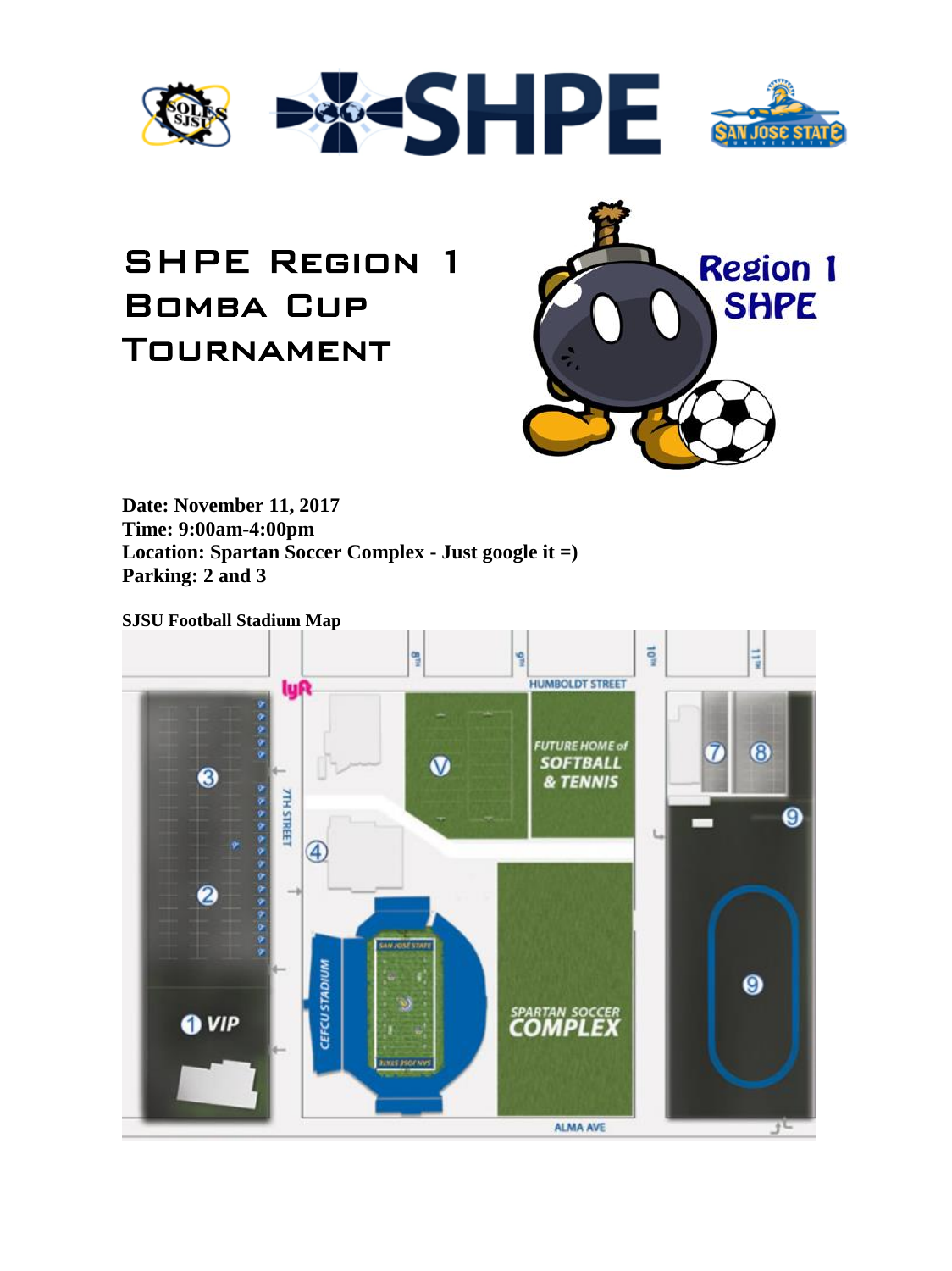

# **TEAMS**

1) A team is composed of a minimum of 5 and up to 10 players, there is a limit of 2 teams per chapter (6 field players, as a reminder 1 girl at the field at all times). Arrangements will be made if less than 6 players are playing but the least is 5 per team including a girl!

# **LENGTH OF GAME**

- 2) Games will be 20 minutes long 10-minute halves with a 5-minute halftime. Forfeit time is 5 minutes after the scheduled game time.
- 3) There will be 2 guaranteed games per team.
- 4) First 2 games will be played on a "pool" format, then brackets thereafter.

## **POINTS**

- 5) A win is worth 3 points.
- 6) A tie is worth 2 points.
- 7) A loss is worth 0 point.
- 8) In the event that two or more teams are equal on points at the conclusion of the pool matches teams will be separated using the following criteria (applied in order):
	- a. The result of the match between the two involved
	- b. Number of matches won
	- c. Goal difference (goals in favor vs. less goals against)
	- d. Toss of a coin with the team travelling the greater distance to compete in the tournament to call on the toss

#### **FORFEITS and DEDUCTIONS**

- 1) One point will be deducted from a team's overall score if, after the first five minutes, a team cannot be fielded.
- 2) A team that forfeits two games will automatically be eliminated from the tournament.

## **REFEREE**

- 3) At least one referee will be present at each game.
- 4) The referee has the final word.

## **MISCONDUCT**

- 5) Caution/Dismissal will be used as specific as FIFA and at the discretion of the referee.
- 6) A dismissed player may not be substituted and the team will play short for the remainder of the game.
- 7) A team must have four players to remain in the game or it is over.

## **KICK-OFFS and FREE KICKS**

8) Kick-offs will be decided at the beginning of the game by a coin toss with the team winning the toss having the option to kick or select court. If they select to kick first, the loser of the toss will kick-off the second period after changing side.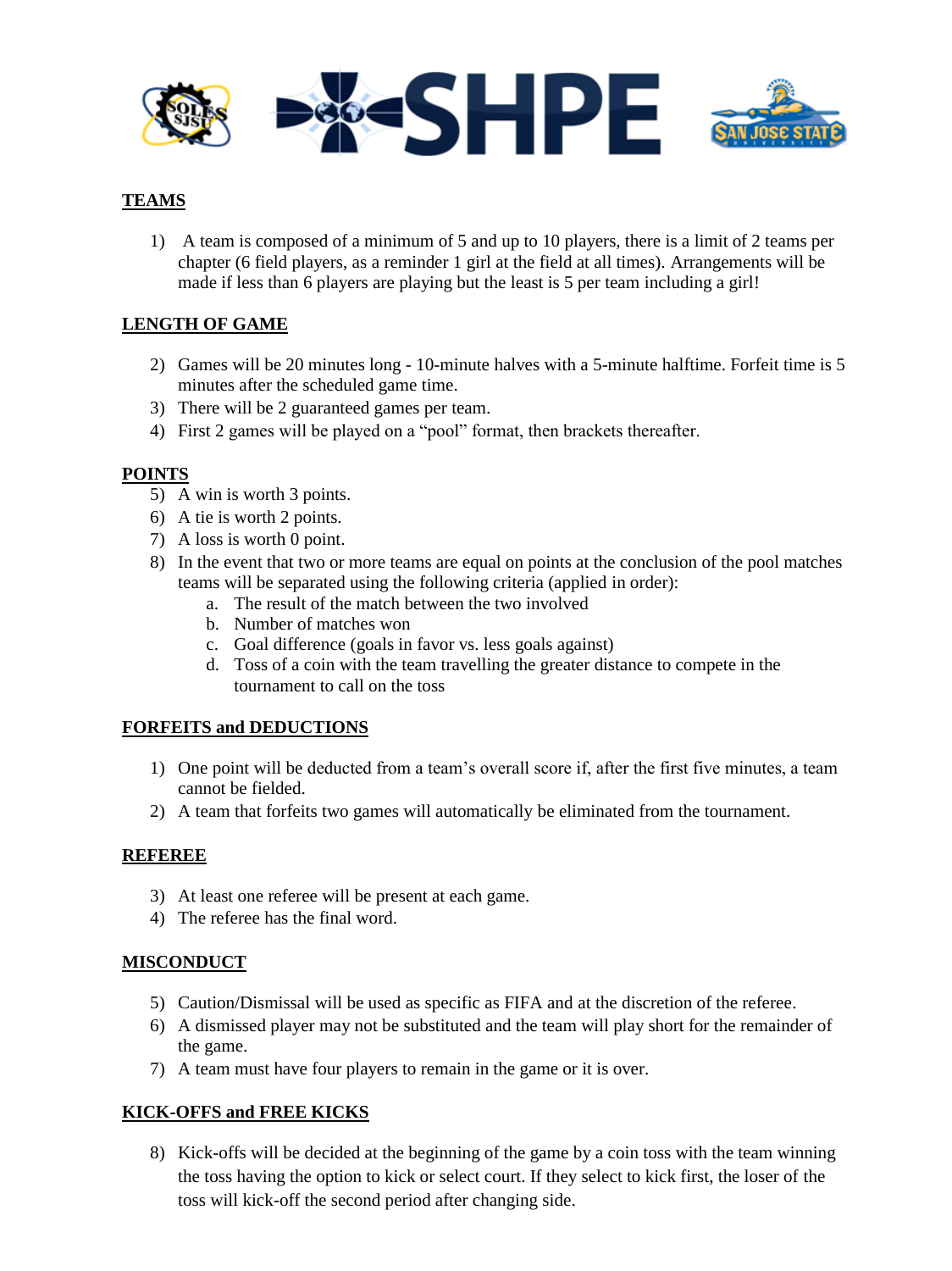

- 9) Kick-offs, kick-in, and possession kicks are all indirect kicks. For example, kicking the ball direct into the goal cannot score the goal. Another player must touch it first.
- 10) The defending player must be at least 8 feet/2.5m from the ball at the time of restart.
- 11) The ball must be put into play within 5 seconds from the referee's signal. Failure to do so will result in forfeiture of the free kick to the opposing team.

## **EXCEPTION**

- 12) A penalty-kick will be issued from the half court line if a foul is committed within the penalty area.
- 13) During a penalty kick, the ball must be kicked and enter the goal within a 5 second period after the official blows the whistle. If the ball is not kicked and does not enter the goal within this time, the opposing team will gain possession with a kick-off from the mid-court line.

## **BALL OUT OF PLAY**

- 14) A ball is considered out of bounds if it leaves the field of play. The team not responsible for kicking the ball out of bounds will gain possession. A regular throw in will be awarded from the point the ball went out of bounds.
- 15) If the ball is intentionally kicked out of bound on the goal side, there will be corner kicks.

# **GOAL DEFENDING RESTRICTIONS**

- 16) A neutral zone area has been established to restrict any offensive or defensive player from entering the area around the goal.
- 17) If an offensive player enters the neutral zone intentionally, a 1-minute penalty will be assessed and a goal kick will be given to the opposing team.
- 18) If a defense player enters the neutral zone intentionally as a 1 minute penalty will be assessed and an indirect kick will take place from the "top of the key" (penalty area).
- 19) The official calling the game determines intentional and unintentional entrance into the neutral zone.
- 20) All shots on the goal must be taken from outside the neutral zone area.
- 21) There will be NO off-sides on this tournament.

## **PENALTY ZONE VIOLATION**

- 22) A penalty zone has been established in front to the goal to prevent fouls from taking place in the scoring area. If a foul is committed in this area, a penalty kick will be issued.
- 23) The person committing the foul will be penalized the appropriate amount of time for the offense.

## **PENALTY SHOT**

- 24) When a penalty shot is awarded the team receiving the shot will get an opportunity to shoot on an unattended goal from the half court line.
- 25) All players must start behind the half court line and may dribble to attempt the penalty kick. (As mentioned earlier, a penalty kick must be taken and made within 5 seconds after the official blows the whistle).